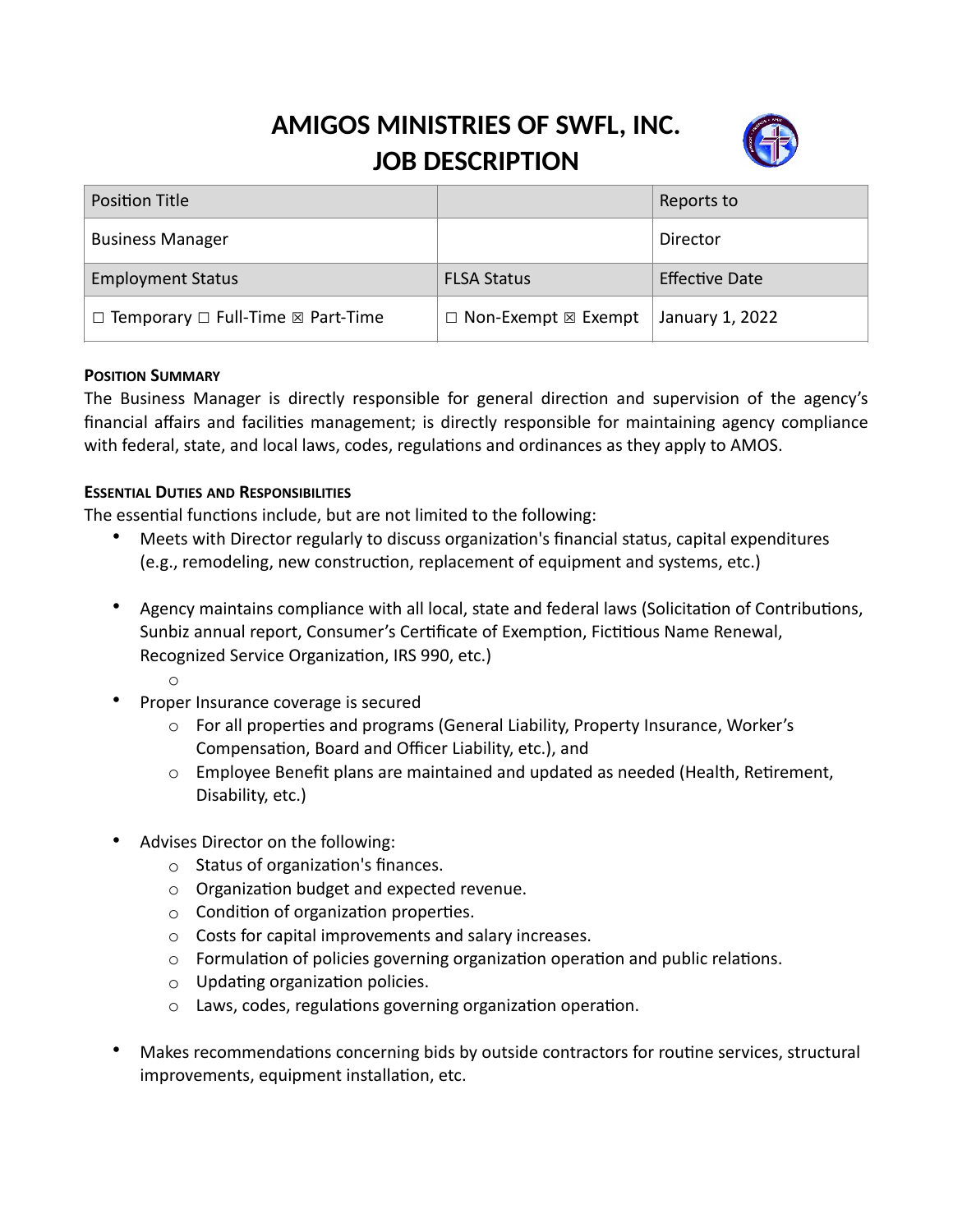- Supervises business affairs to ensure that funds are collected and expended to the best possible advantage.
	- $\circ$  Works with Director to secure necessary funding for programs, staff and facility maintenance.
	- o Regularly reviews the financial status of the organization.
	- o Maintains an efficient accounting system through the Bookkeeper.
	- $\circ$  Directs that forecast budgets be prepared and changes in fee schedules be made to meet operational costs; and authorizes major purchases.
- Maintains physical properties in a good and safe state of repair and operating condition, and compliance with building codes
- Is responsible for the fiscal management of organization; assures proper utilization of organization's financial resources.
	- $\circ$  Develops budget within designated deadlines according to all budgetary policies and procedures.
	- o Effectively utilizes resources within established budget.
	- $\circ$  Recommends ways to reduce expenditures and/or enhance revenues without compromising quality of services.
- Demonstrates respect and regard for the dignity of all visitors and fellow employees to ensure a professional, responsible, and courteous environment.
- Attains all agreed to goals and objectives within specified time frames, as part of the organization's overall mission.

## **MINIMUM QUALIFICATIONS (KNOWLEDGE, SKILLS, AND ABILITIES)**

- Bachelor's Degree in related field preferred.
- A minimum of 2-5 years of workplace management experience required, preferably in nonprofit setting.
- Excellent interpersonal and conflict resolution skills
- Ability to work with minimal supervision and complete multiple projects
- Experience in performance management and effective leadership.
- Proficient in Microsoft Office, specifically Excel and Word
- Must pass post-employment drug screening, criminal background investigation, and reference inquires.

## **PHYSICAL DEMANDS AND WORK ENVIRONMENT**

The physical demands described here are representative of those that must be met by an employee to successfully perform the essential functions of this position. Reasonable accommodations may be made.

• Specific vision abilities required by this job include close vision, color vision, and ability to adjust focus.